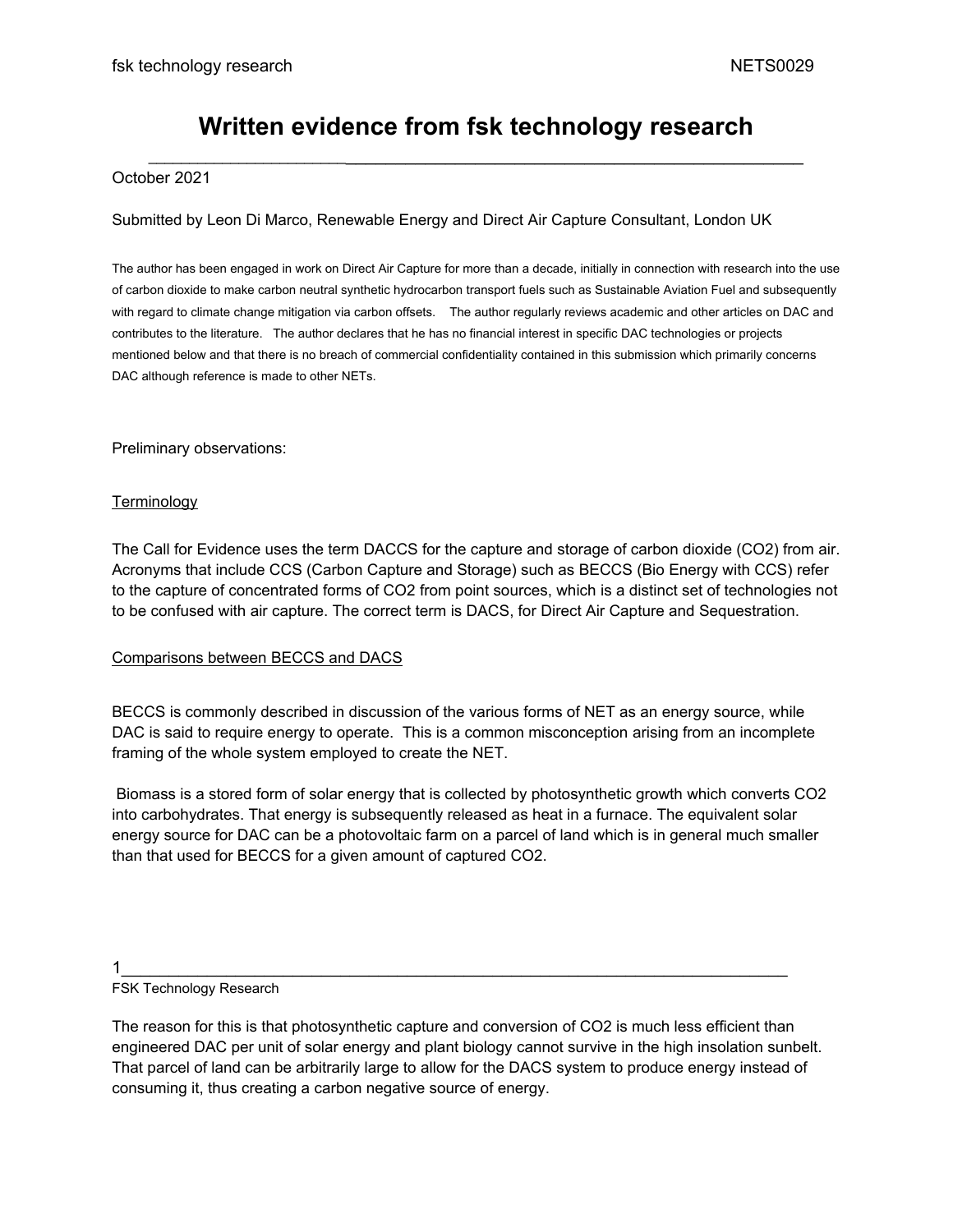The energy demand for DAC and its sources has been the subject of much discussion in the scientific community in the context of its potential displacement of mitigation, ie that investment in DACS could be better used to eliminate fossil energy sources rather than remove their emissions. While this may appear to be true in the short term, there are two factors that must be carefully considered-

- 1. The amount of finance in the market that is available for investment in the clean energy scene is not strictly limited. It should be possible to invest in mitigation with renewable energy and NETs without one materially affecting the other
- 2. The need for NETs in the short, medium and long term is clear. Firstly to create offsets for hard to treat areas such as aviation and shipping, and second to remove excess cumulative emissions from the atmosphere in order to stabilise the climate at and then below the 1.5C limit. DAC is also the essential precursor to carbon neutral synthetic hydrocarbon electro-fuels which are made from CO2 and water. To scale NETS in an effective timescale, substantial investment is essential but this need not be at the expense of the mitigation effort for emission reduction.

# Questions-

● What contribution could NETs (through DACCS, BECCS, and/or other NETs) make to achieving net zero by 2050?

At the global scale DACS should achieve more than 1 bn tons of CO2 Removal (CDR) by 2050. The UK should aim to create at least 1M tCO2 CDR using DACS by 2030, 5Mt by 2040 and 50Mt by 2050. These schemes need not all be geographically located in the UK.

● Which 'hard to decarbonise' sectors could benefit most from NETs, and which should be prioritised?

Sustainable Aviation Fuel ( SAF ) appears to be the key priority area. However, all transport solutions which currently use liquid fossil fuels (shipping, heavy goods) have a part to play in the transition to low carbon operation. Offsets using DACS offer what can be termed as "Energy Amplification" when combined with fossil fuel because the amount of energy produced by offset low carbon fossil fuel can be 4x greater than the renewable energy input to the DACS process. This is particularly important when renewables are being scaled up because electrically powered sustainable fuel production such as liquid synthetic hydrocarbons (electrofuels made from CO2 and water) and liquid hydrogen are energy intensive.

# 2\_\_\_\_\_\_\_\_\_\_\_\_\_\_\_\_\_\_\_\_\_\_\_\_\_\_\_\_\_\_\_\_\_\_\_\_\_\_\_\_\_\_\_\_\_\_\_\_\_\_\_\_\_\_\_\_\_\_\_\_\_\_\_\_\_\_\_\_\_\_\_\_\_\_\_\_\_\_\_

# FSK Technology Research

● At what technological stage are current NETs, and what is the likely timeframe that will allow NETs to be operational at scale in the UK

DACS is currently at a high Technology Readiness Level around TRL 8-9. The first fully supported DACS projects should be implementable in the UK before 2025 at the 10kton - 100kton CDR level.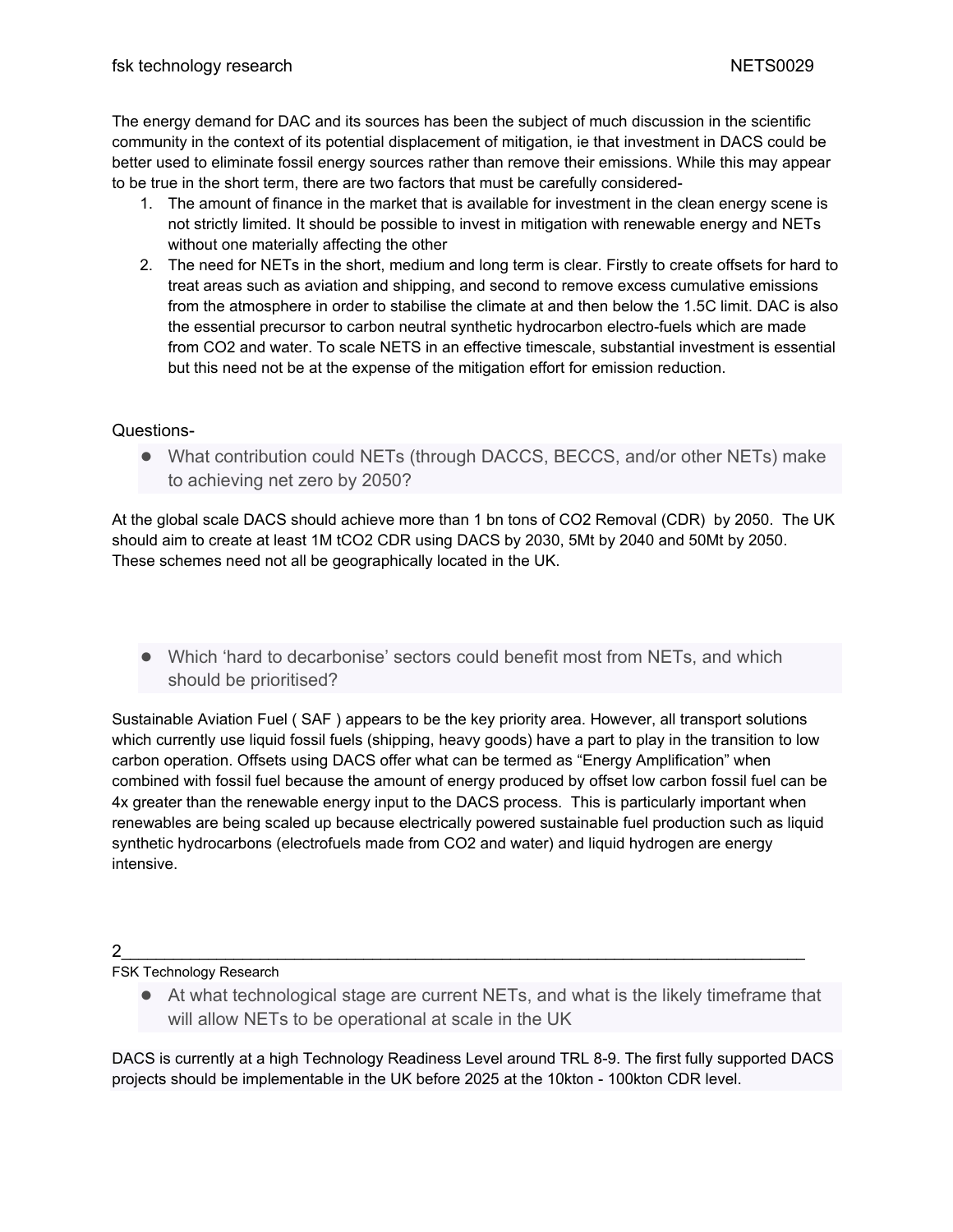● What, if any, are the links and co-benefits to other technological innovations, such as sustainable aviation fuel or sustainability in the energy sector?

DACS machines can be coupled optimally to thermal power stations which produce excess (waste) heat together with electrical power, by hybridisation. So nuclear or conventional gas power stations with CCS are prime candidates. Hinkley Point C is not well placed geographically for a sequestration pipe to remove the captured CO2 but Sizewell C should be. A feasibility study should be carried out to discover how the plant could be modified and the cost of adding a linked CO2 North Sea pipeline and other infrastructure. All new UK low carbon thermal power plants should be obliged to carry out feasibility studies and impact assessments for hybridisation with DACS.

A particularly good candidate is the Whitetail Energy gas power plant with 100% CCS that is being built at Teesside, using new technology invented by the British engineer Rodney Allam. The Allam Cycle has been implemented by the US company Netpower with R&D funding from the UK government energy and climate department DECC in 2012. This machine produces waste heat that is removed using air movement via a heat exchanger in order to cool the turbine fluid (liquid CO2). It is ideally placed as a DACS hybrid machine because it will have low parasitic losses. ( a low temperature DACS process requires a source of waste heat and air movement together with a waste CO2 disposal pipeline) The 300MW electrical output Netpower power plant will capture and dispose of around 850ktonCO2 per year from burning gas and has the potential to remove up to a further 1MtonCO2 using a coupled DACS machine in order to become a source of negative carbon power. A feasibility study into this hybrid should be carried out asap.

● How should the UK Government support the further development of NETs?

By creating a support system such as the recently proposed CarbonFIT policy by Luxembourg MP Sven Clement who aims to modify and apply the *Feed-in-Tariff (FIT)* model to carbon dioxide removal technology. First implemented in Europe by Germany two decades ago the FIT helped catalyse global renewable energy growth and cost reduction more than any other single policy. This should apply to DACS and exclude BECCS which has its own support arrangements.

3\_\_\_\_\_\_\_\_\_\_\_\_\_\_\_\_\_\_\_\_\_\_\_\_\_\_\_\_\_\_\_\_\_\_\_\_\_\_\_\_\_\_\_\_\_\_\_\_\_\_\_\_\_\_\_\_\_\_\_\_\_\_\_\_\_\_\_\_\_\_\_\_\_\_\_\_\_\_\_\_\_\_\_\_\_\_\_

FSK Technology Research

This demand-pull proposal may initially require a high level of support at around £500 per tonCO2 captured together with matching capital support for the construction of DACS machines at the 10ktonCO2 per year CDR level. Specific quantified goals for CDR should be set every 5 years starting with 2025.

UKRI should fund at least one new university based department dedicated to DACS which should have at least one chair and 2 senior lecturers ( no such department currently exists in the UK ). The aim should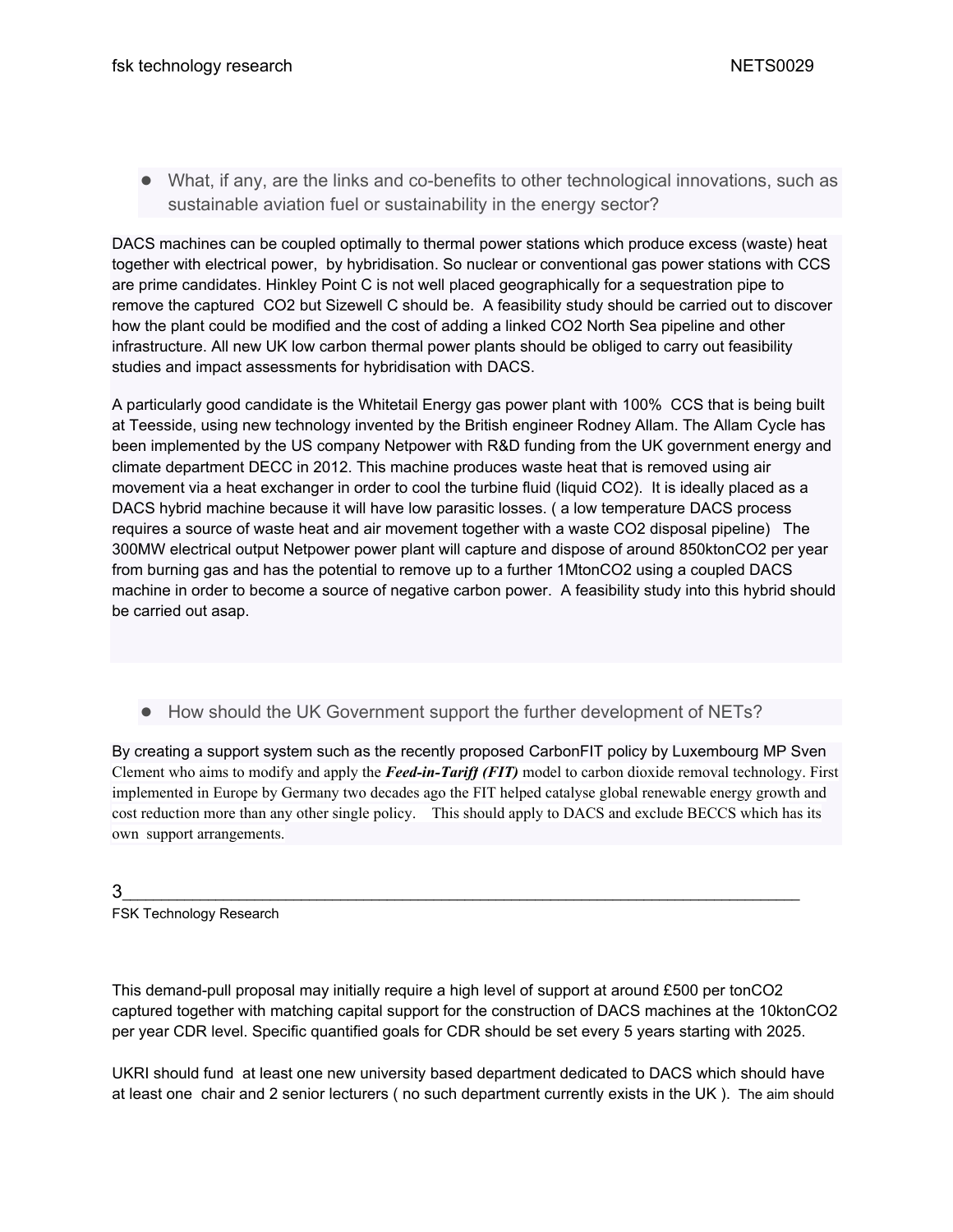be to carry out co-operative research and train postgraduates in DACS technologies. The academics should preferably not be drawn from the existing UK CCS community which has not risen to the DAC challenge.

NETs need not necessarily be geographically based in the UK and government should examine as a matter of urgency international co-operation and the implementation of DACS at scale, ie greater than 1MtonCO2 CDR per year. The EU Commission and the Gates supported Breakthrough Energy Catalyst have earlier this year announced a new partnership to support investments in clean technologies for low carbon technologies, including DAC. Government should seek to join with this effort asap whether through the EU Horizon R&D programme or otherwise.

All UK power supply arrangements should be required to state their suitability for negative carbon power production. For example, the XLINKS UK-Morocco solar and wind power project ( which intends to supply 3.6GW of firm power to the UK via an undersea cable before 2030 ) could additionally provide a CDR service using their solar and wind power at competitive rates, providing that the CO2 so produced can be safely sequestered in the region.

● What policy changes, if any, are needed to ensure the UK gains a competitive advantage and remains at the cutting edge of this sector?

Sweden's climate policy framework from 2017 states that by 2045, Sweden is to have zero net emissions of greenhouse gases into the atmosphere and should thereafter achieve negative emissions.The UK should in this Parliament commit by statute to a net negative carbon pathway which will operate before 2050. That policy will motivate research organisations, companies, NGOs and enterprises generally to base their NET operations in the UK.

Consideration of the large range of NETs and their relative merits will need a concerted effort at a level that has not yet been undertaken. A large combined Institute of Carbon Removal ( ICR) similar to the US NREL is an essential part of any attempt to look at the wide variety of NETs and their consequences. Managing various CDR projects will take a substantial expert effort and only an expert staff working essentially under one roof will be able to view the whole span of scientific, engineering, techno-economic, legal governance and equity issues etc across the piece.

 $4$ 

FSK Technology Research

This will involve at least hundreds of staff and a budget of \$100M+ per year. ( NREL has 2600 international staff and a \$500M budget). The tech billionaires and their companies should be induced to finance this effort on a like for like basis. For example, Jeremy Grantham (who funds the relatively small university based Grantham Institute in London which is split into 2 separate climate science and economic branches at Imperial College and LSE ) has said that he is willing to devote most of his substantial resource to climate issues Companies like Amazon, Google, Microsoft etc will want to see a level playing field for the various CDR technology options that policy should provide through an independent agency and it is in their interest to provide matching finance.